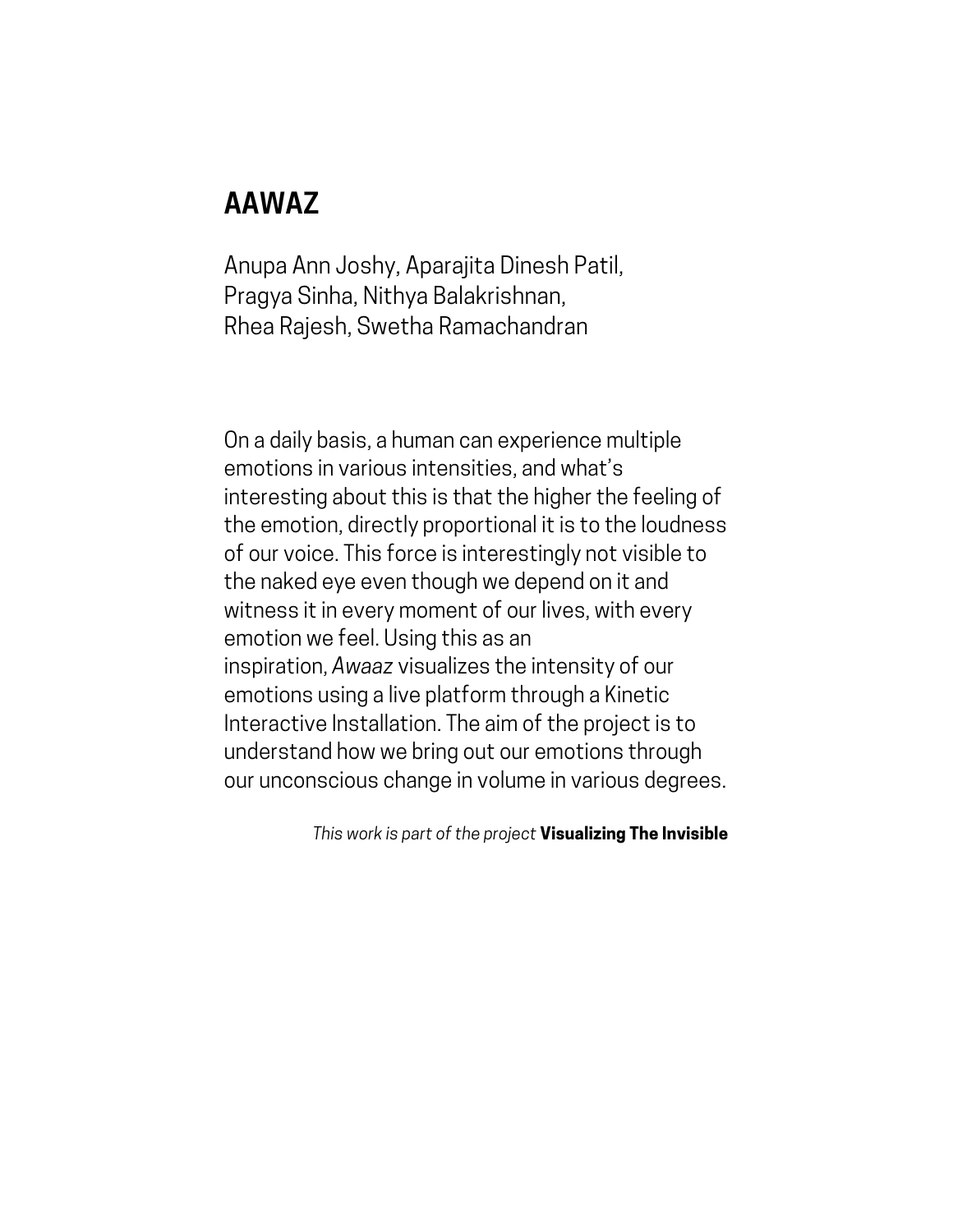## **Who Are We?**

Sirjana Kaur

If someone asks you to describe who you are, how would you answer them? Would you tell them your name and what you do for a living? Or would you dig in a little deeper and reveal personal, even intimate information about yourself? Who are you? How do you identify yourself? And what makes you who you are? It's time. With time comes experiences and relationships. And hence, passage of time moulds us into the human beings that we are today.

In this project, using text, I try to show who we are and how time plays a role in shaping us. The text is compiled and displayed in the form of a short animation.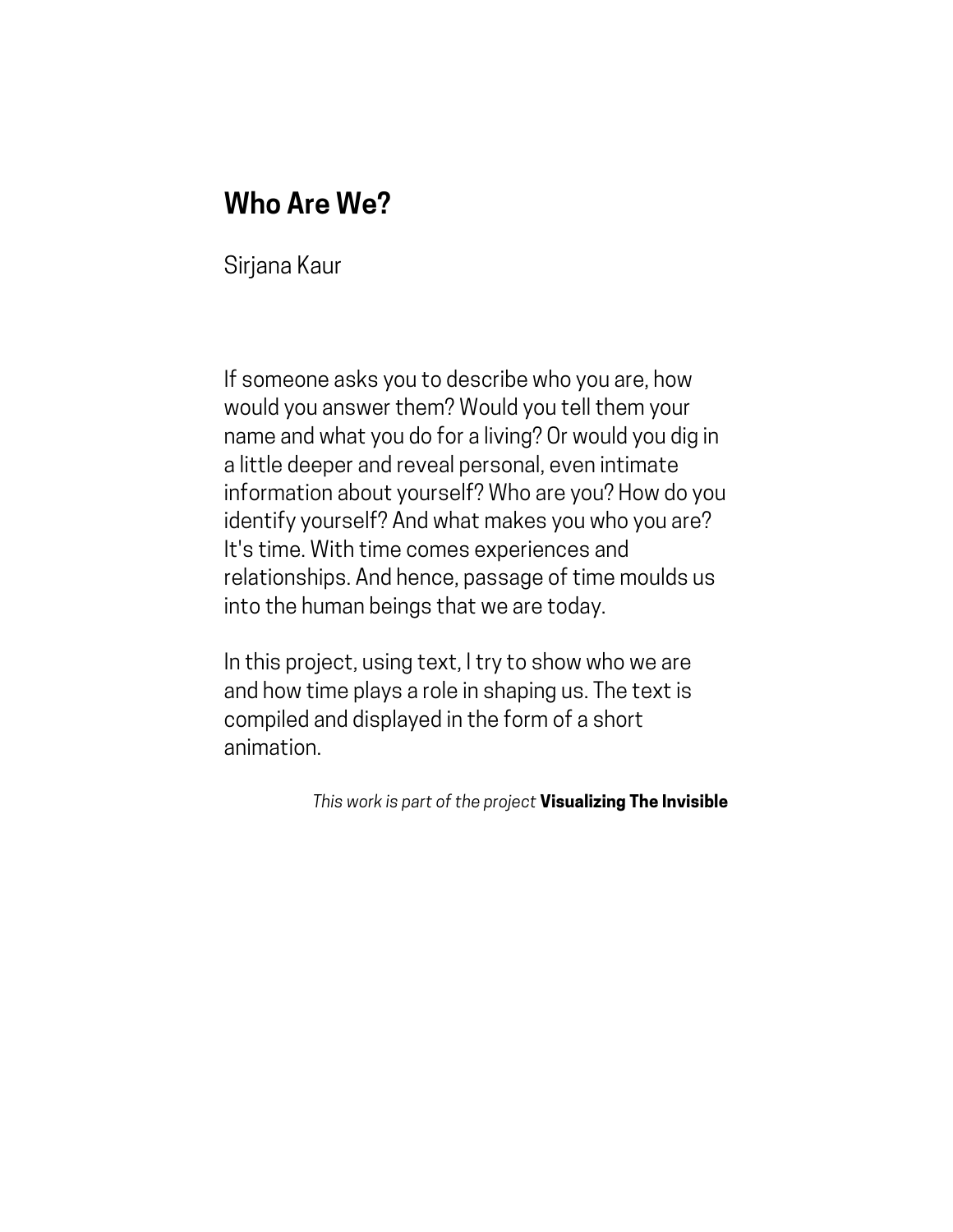# **INTERLUDE**

Shireen Khatri

Time, the fourth and last known dimension of our universe is an element whose nature has caused much debate since the beginning of human civilisation. Thought initially to be just the order and passage of events, the entire concept of time in the physical world did a 180 when Albert Einstein introduced it in his special theory of relativity as an actual dimension, and linked it irreversibly to the previously-considered 3 dimensional space to create a 4 dimensional continuum—the fabric of Spacetime, and its relation to the speed of light.

My art piece titled *Interlude* is an attempt to visualise this concept of physical time as it ripples through the universe, looking at the events of its birth and death in the Cosmos. Through a series of three visuals, I aim to capture the numerous mysteries this elegant framework has left in its wake as it carried us with it through the ages, and pose questions, both general and personal, on the qualities of its nature and origin.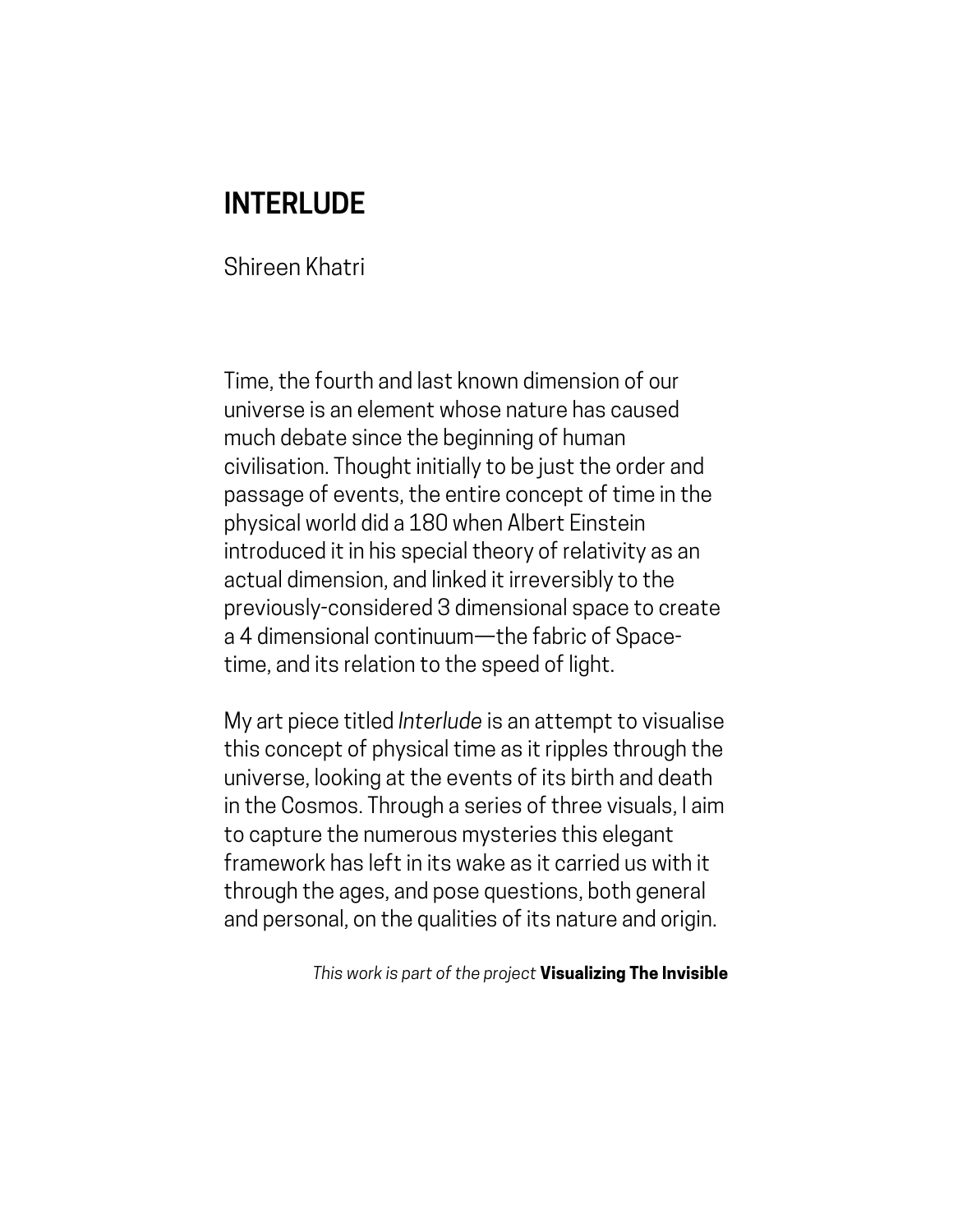## **Patterns In Water**

Mili Bajaj

This series of watercolor paintings epitomize different patterns derived from still and moving water forms. I've tried working with water's reflective characteristics, and represent different emotions through different paintings.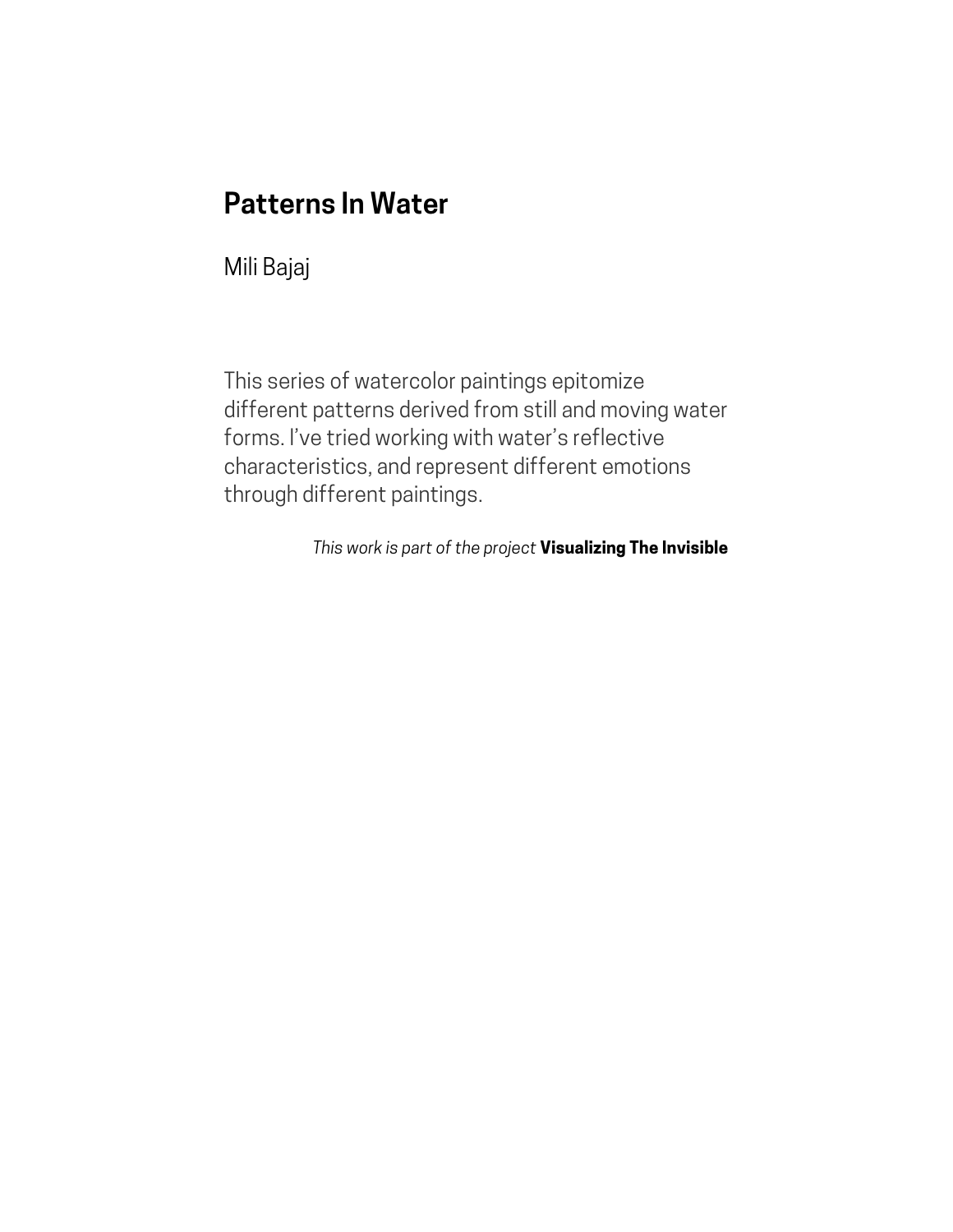#### **6 Ways to Kill a Man**

Yash Jain, Yastika Shetty

We are in the middle of the  $21<sup>st</sup>$  century living our daily lives based on the respective routines we decided to take upon ourselves. We choose our professions in order to be a productive part of society. We live in times of 'peace' despite problems like disease, poverty, toxicity, pollution, corruption, and inequality. We struggle every day to make the  $21<sup>st</sup>$  century an era of true redemption by promoting sustainable lifestyles, education, equality of race, gender and faith, innovation in technology and design to lead better lives. However, what if this life was drastically altered when history repeats itself and we have to face a time of war? As civilians, we get lost in our own lives and have little energy to think about politics at an international scale and usually get caught in the cross fire between the egos of nations. So what happens when in the age of information and technology the nations of the world decide to use Earth's own Invisible network of magnetic fields to attack the base of today's invisible technology – satellites. What would be the consequences of this battle on the war and in our lives? Would this be the newest way of destroying humanity?